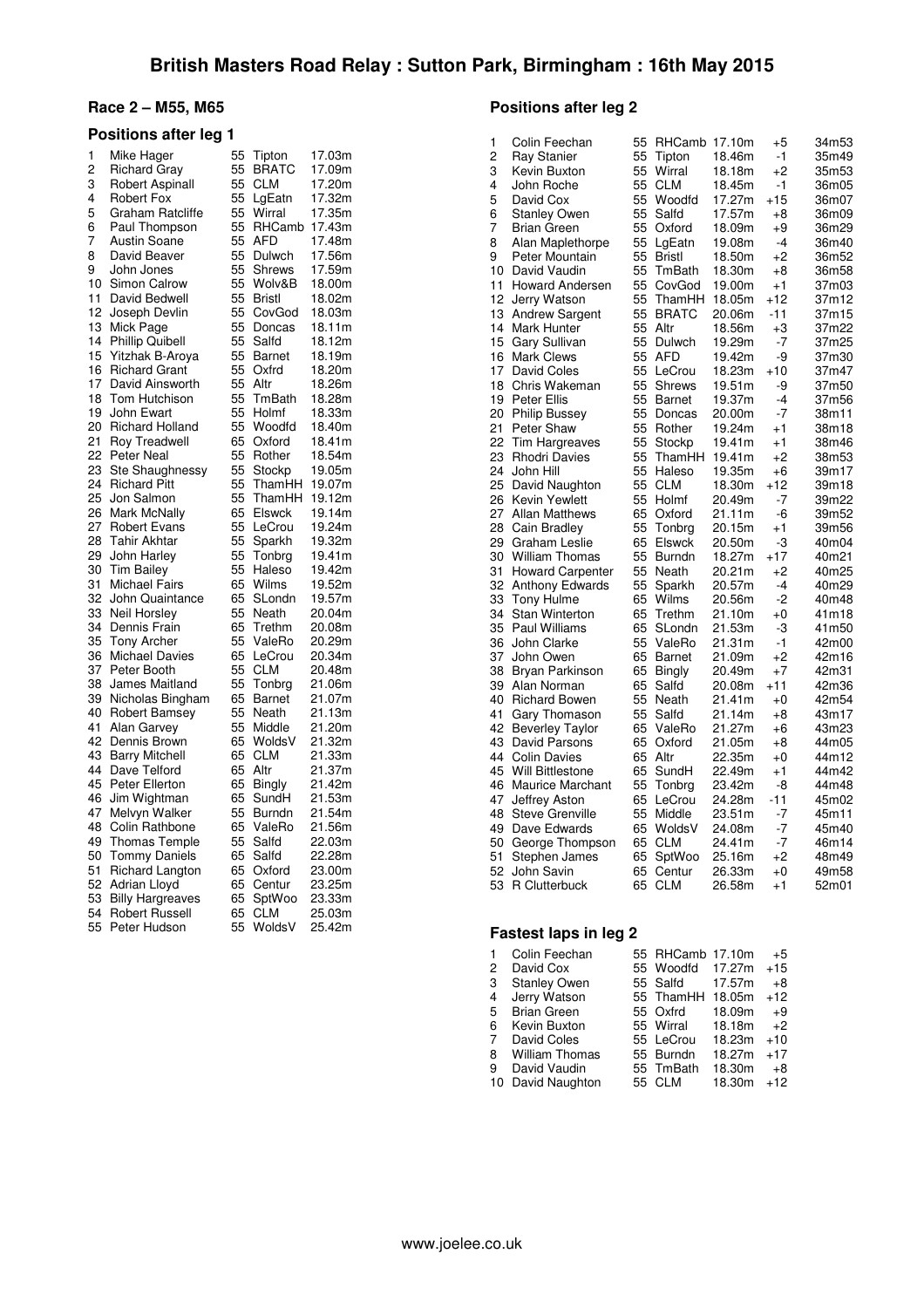#### **Positions after leg 3**

|    | Ð                      |    |               |        |         |         |
|----|------------------------|----|---------------|--------|---------|---------|
| 1  | lain Campbell          | 55 | RHCamb        | 17.32m | $^{+0}$ | 52m25   |
| 2  | <b>Tony Pamphilon</b>  | 55 | Woodfd        | 17.32m | $+3$    | 53m39   |
| 3  | David Norman           | 55 | Wirral        | 17.51m | $+0$    | 53m44   |
| 4  | John Hartley           | 55 | CLM           | 18.37m | $+0$    | 54m42   |
| 5  | Chris Sykes            | 55 | Oxfrd         | 18.17m | $+2$    | 54m46   |
| 6  | Jeremy Hogan           | 55 | Bristl        | 18.13m | $+3$    | 55m05   |
| 7  | Sean Butler            | 55 | TmBath        | 18.14m | $+3$    | 55m12   |
| 8  | Rich Wilkinson         | 55 | LgEatn        | 18.42m | $+0$    | 55m22   |
| 9  | Kevin Newman           | 55 | Doncas        | 17.31m | $+11$   | 55m42   |
| 10 | <b>Martin Ludford</b>  | 55 | <b>BRATC</b>  | 18.43m | $+3$    | 55m58   |
| 11 | David James            | 55 | LeCrou        | 18.17m | $+6$    | 56m04   |
| 12 | <b>Tony Davies</b>     | 55 | <b>AFD</b>    | 18.37m | $+4$    | 56m07   |
| 13 | David Wilcock          | 55 | <b>Barnet</b> | 18.32m | $+6$    | 56m28   |
| 14 | Alan Grice             | 55 | Tipton        | 20.54m | $-12$   | 56m43   |
| 15 | <b>Terry Eastwood</b>  | 55 | Rother        | 18.29m | $+6$    | 56m47   |
| 16 | <b>Rick Turner</b>     | 55 | ThamHH        | 19.36m | $-4$    | 56m48   |
| 17 | Mike Wakefield         | 55 | Salfd         | 20.50m | $-11$   | 56m59   |
| 18 | Stephen Smythe         | 55 | Dulwch        | 20.22m | -3      | 57m47   |
| 19 | <b>Steve Nolan</b>     | 55 | Burndn        | 17.30m | $+11$   | 57m51   |
| 20 | Peter Banks            | 55 | CovGod        | 20.59m | -9      | 58m02   |
| 21 | <b>Peter Savill</b>    | 55 |               |        | -3      |         |
|    |                        |    | Shrews        | 20.29m |         | 58m19   |
| 22 | <b>Andrew Nock</b>     | 55 | Haleso        | 19.32m | +2      | 58m49   |
| 23 | David C-Lowe           | 55 | Stockp        | 20.16m | $-1$    | 59m02   |
| 24 | Stephen Williams       | 55 | Neath         | 18.58m | $+7$    | 59m23   |
| 25 | Steve Beardsell        | 55 | Holmf         | 20.12m | $+1$    | 59m34   |
| 26 | John Exley             | 65 | Oxford        | 19.56m | $+1$    | 59m48   |
| 27 | <b>Paul Whitlock</b>   | 55 | ThamHH        | 21.11m | -4      | 1h00m04 |
| 28 | Mansel Pope            | 55 | Altr          | 22.46m | $-14$   | 1h00m09 |
| 29 | <b>Harry Matthews</b>  | 65 | Elswck        | 20.05m | $+0$    | 1h00m09 |
| 30 | Andy Watts             | 65 | Wilms         | 20.19m | $+3$    | 1h01m07 |
| 31 | James Edwards          | 55 | ValeRo        | 19.15m | $+5$    | 1h01m15 |
| 32 | <b>Brian Buckwell</b>  | 55 | Tonbrg        | 21.31m | $-4$    | 1h01m27 |
| 33 | John Corbett           | 65 | Trethm        | 20.46m | $+1$    | 1h02m04 |
| 34 | <b>Desmond Michael</b> | 65 | Barnet        | 20.12m | +3      | 1h02m28 |
| 35 | <b>Stephen White</b>   | 55 | CLM           | 24.05m | $-10$   | 1h03m23 |
| 36 | Les Haynes             | 65 | Bingly        | 21.15m | $+2$    | 1h03m46 |
| 37 | Simon Partridge        | 55 | Neath         | 21.13m | $+3$    | 1h04m07 |
| 38 | <b>Roland Bowness</b>  | 65 | Salfd         | 21.37m | $+1$    | 1h04m13 |
| 39 | Paul Spare             | 65 | ValeRo        | 21.40m | $+3$    | 1h03m03 |
| 40 | Jeff Norman            | 65 | Altr          | 21.16m | $+4$    | 1h05m28 |
| 41 | <b>Harvey Hughes</b>   | 65 | SLondn        | 23.45m | -6      | 1h05m35 |
| 42 | David White            | 65 | SundH         | 21.49m | $+3$    | 1h06m31 |
| 43 | <b>Clive Rutland</b>   | 65 | Oxford        | 22.56m | +0      | 1h07m01 |
| 44 | Craig Sutherland       | 55 | Middle        | 22.00m | $+4$    | 1h07m11 |
| 45 | <b>Stew Darlington</b> | 55 | Salfd         | 24.27m | $-4$    | 1h07m44 |
| 46 | Frank Czarnowski       | 55 | Tonbrg        | 24.20m | $^{+0}$ | 1h09m08 |
| 47 | C Lawson               | 65 | CLM           | 23.06m | $+3$    | 1h09m20 |
| 48 | <b>William Ward</b>    | 65 | WoldsV        | 26.35m | $+1$    | 1h12m15 |
| 49 | L Satterthwaite        | 65 | Centur        | 23.56m | $+3$    | 1h13m54 |
| 50 | Ronald Chappell        | 65 | CLM           | 25.01m | $+3$    | 1h17m02 |
|    |                        |    |               |        |         |         |

### **Fastest laps in leg 3**

|    | Steve Nolan           | 55 Burndn 17.30m |        | $+11$ |
|----|-----------------------|------------------|--------|-------|
| 2  | Kevin Newman          | 55 Doncas        | 17.31m | $+11$ |
| 3  | lain Campbell         | 55 RHCamb 17.32m |        | $+0$  |
| 4  | Tony Pamphilon        | 55 Woodfd        | 17.32m | $+3$  |
| 5  | David Norman          | 55 Wirral 17.51m |        | $+0$  |
| 6  | Jeremy Hogan          | 55 Bristl        | 18.13m | $+3$  |
| 7  | Sean Butler           | 55 TmBath        | 18.14m | $+3$  |
| 8  | Chris Sykes           | 55 Oxfrd         | 18.17m | $+2$  |
| 9  | David James           | 55 LeCrou        | 18.17m | $+6$  |
| 10 | <b>Terry Eastwood</b> | 55 Rother        | 18.29m | $+6$  |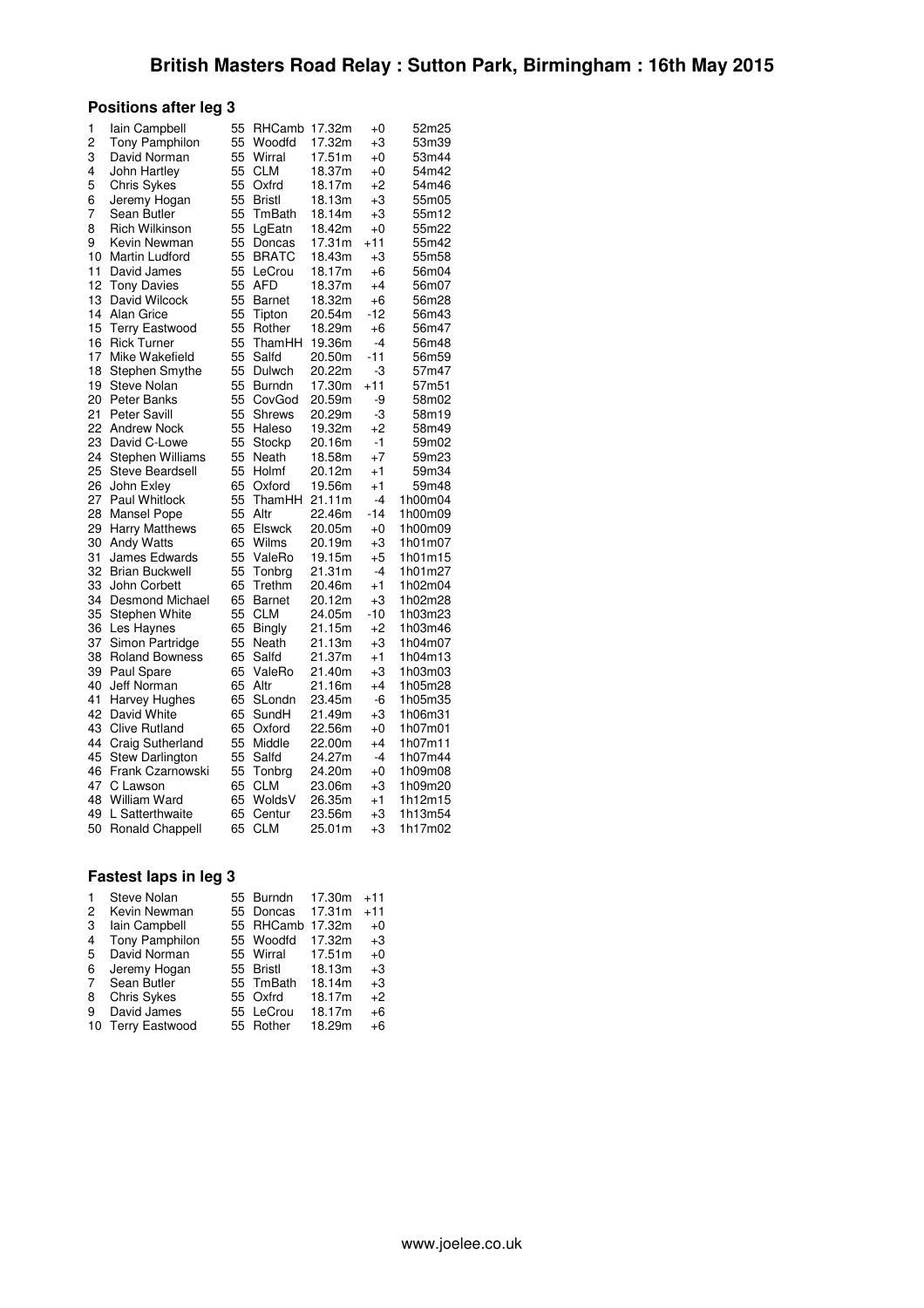# **M55 Team Results**

| 1.           | <b>Ron Hill Cambuslang</b>              |                  | 52.25m     |
|--------------|-----------------------------------------|------------------|------------|
|              | Paul Thompson                           | 17.43m           |            |
|              | Colin Feechan                           | 17.10m           | +5         |
|              | Iain Campbell                           | 17.32m           | +0         |
| $\mathbf{2}$ | <b>Woodford Green AC</b>                |                  | 53.39m     |
|              | <b>Richard Holland</b>                  | 18.40m           |            |
|              | David Cox                               | 17.27m           | $+15$      |
|              | <b>Tony Pamphilon</b>                   | 17.32m           | +3         |
| 3            | <b>Wirral AC</b>                        |                  | 53.44m     |
|              | Graham Ratcliffe                        | 17.35m           |            |
|              | Kevin Buxton                            | 18.18m           | +2         |
|              | David Norman                            | 17.51m           | $+0$       |
| 4            | <b>Clayton Le Moors Harriers</b>        |                  | 54.42m     |
|              | Robert Aspinall                         | 17.20m           |            |
|              | John Roche                              | 18.45m           | -1         |
|              | John Hartley                            | 18.37m           | +0         |
| 5            | <b>Oxford City</b>                      |                  | 54.46m     |
|              | <b>Richard Grant</b>                    | 18.20m           |            |
|              | <b>Brian Green</b>                      | 18.09m           | +9         |
|              | <b>Chris Sykes</b>                      | 18.17m           | +2         |
| 6            | <b>Bristol and West AC</b>              |                  | 55.05m     |
|              | David Bedwell                           | 18.02m           |            |
|              | Peter Mountain                          | 18.50m           | +2         |
|              | Jeremy Hogan                            | 18.13m           | +3         |
|              |                                         |                  |            |
| 7            | <b>Team Bath Athletics Club</b>         |                  | 55.12m     |
|              | Tom Hutchison                           | 18.28m           |            |
|              | David Vaudin                            | 18.30m           | +8         |
|              | Sean Butler                             | 18.14m           | +3         |
| 8            | <b>Long Eaton Running Club</b>          |                  | 55.22m     |
|              | <b>Robert Fox</b>                       | 17.32m           |            |
|              | Alan Maplethorpe                        | 19.08m           | -4         |
|              | <b>Rich Wilkinson</b>                   | 18.42m           | +0         |
| 9            | <b>Doncaster Athletic Club</b>          |                  | 55.42m     |
|              | Mick Page                               | 18.11m           |            |
|              | <b>Philip Bussey</b>                    | 20.00m           | -7         |
|              | Kevin Newman                            | 17.31m           | $+11$      |
| 10           | <b>Birmingham RATC</b>                  |                  | 55.58m     |
|              | <b>Richard Gray</b>                     | 17.09m           |            |
|              | <b>Andrew Sargent</b><br>Martin Ludford | 20.06m<br>18.43m | -11<br>+3  |
|              |                                         |                  |            |
| 11           | <b>Les Croupiers</b>                    |                  | 56.04m     |
|              | Robert Evans<br>David Coles             | 19.24m<br>18.23m | $+10$      |
|              | David James                             | 18.17m           | +6         |
| 12.          | <b>Aldershot Farnham</b>                |                  | 56.07m     |
|              | Austin Soane                            | 17.48m           |            |
|              | <b>Mark Clews</b><br><b>Tony Davies</b> | 19.42m<br>18.37m | -9<br>$+4$ |

| 13<br><b>Barnet &amp; District AC</b>         |                  | 56.28m         |
|-----------------------------------------------|------------------|----------------|
| Yitzhak B-Aroya                               | 18.19m           |                |
| Peter Ellis<br>David Wilcock                  | 19.37m<br>18.32m | $-4$<br>+6     |
|                                               |                  |                |
| <b>14 Tipton Harriers</b>                     |                  | 56.43m         |
| Mike Hager                                    | 17.03m           |                |
| <b>Ray Stanier</b><br>Alan Grice              | 18.46m<br>20.54m | -1<br>$-12$    |
|                                               |                  |                |
| 15<br><b>Rotherham Harriers and AC</b>        |                  | 56.47m         |
| Peter Neal                                    | 18.54m           |                |
| Peter Shaw<br><b>Terry Eastwood</b>           | 19.24m<br>18.29m | $+1$<br>+6     |
|                                               |                  |                |
| <b>Thames Hare &amp; Hounds</b><br>16         |                  | 56.48m         |
| <b>Richard Pitt</b>                           | 19.07m           |                |
| Jerry Watson<br><b>Rick Turner</b>            | 18.05m<br>19.36m | $+12$<br>$-4$  |
|                                               |                  |                |
| <b>Salford Harriers &amp; AC</b><br>17        |                  | 56.59m         |
| <b>Phillip Quibell</b><br><b>Stanley Owen</b> | 18.12m           |                |
| Mike Wakefield                                | 17.57m<br>20.50m | +8<br>$-11$    |
|                                               |                  |                |
| <b>Dulwich Runners AC</b><br>18               |                  | 57.47m         |
| David Beaver<br>Gary Sullivan                 | 17.56m<br>19.29m | -7             |
| Stephen Smythe                                | 20.22m           | -3             |
|                                               |                  |                |
|                                               |                  |                |
| <b>Burnden Road Runners</b><br>19             |                  | 57.51m         |
| Melvyn Walker                                 | 21.54m           |                |
| <b>William Thomas</b><br><b>Steve Nolan</b>   | 18.27m<br>17.30m | $+17$<br>$+11$ |
|                                               |                  |                |
| 20<br><b>Coventry Godiva Harriers</b>         |                  | 58.02m         |
| Joseph Devlin<br><b>Howard Andersen</b>       | 18.03m<br>19.00m | $+1$           |
| Peter Banks                                   | 20.59m           | -9             |
| 21                                            |                  | 58.19m         |
| <b>Shrewsbury AC</b><br>John Jones            | 17.59m           |                |
| Chris Wakeman                                 | 19.51m           | -9             |
| Peter Savill                                  | 20.29m           | -3             |
| <b>Halesowen ACC</b><br>22                    |                  | 58.49m         |
| <b>Tim Bailey</b>                             | 19.42m           |                |
| John Hill                                     | 19.35m           | +6             |
| <b>Andrew Nock</b>                            | 19.32m           | $+2$           |
| <b>Stockport Harriers &amp; AC</b><br>23      |                  | 59.02m         |
| Ste Shaughnessy                               | 19.05m           |                |
| <b>Tim Hargreaves</b>                         | 19.41m           | $+1$<br>-1     |
| David C-Lowe                                  | 20.16m           |                |
| <b>Neath Harriers</b><br>24.                  |                  | 59.23m         |
| Neil Horsley                                  | 20.04m           |                |
| <b>Howard Carpenter</b><br>Stephen Williams   | 20.21m<br>18.58m | +2<br>$+7$     |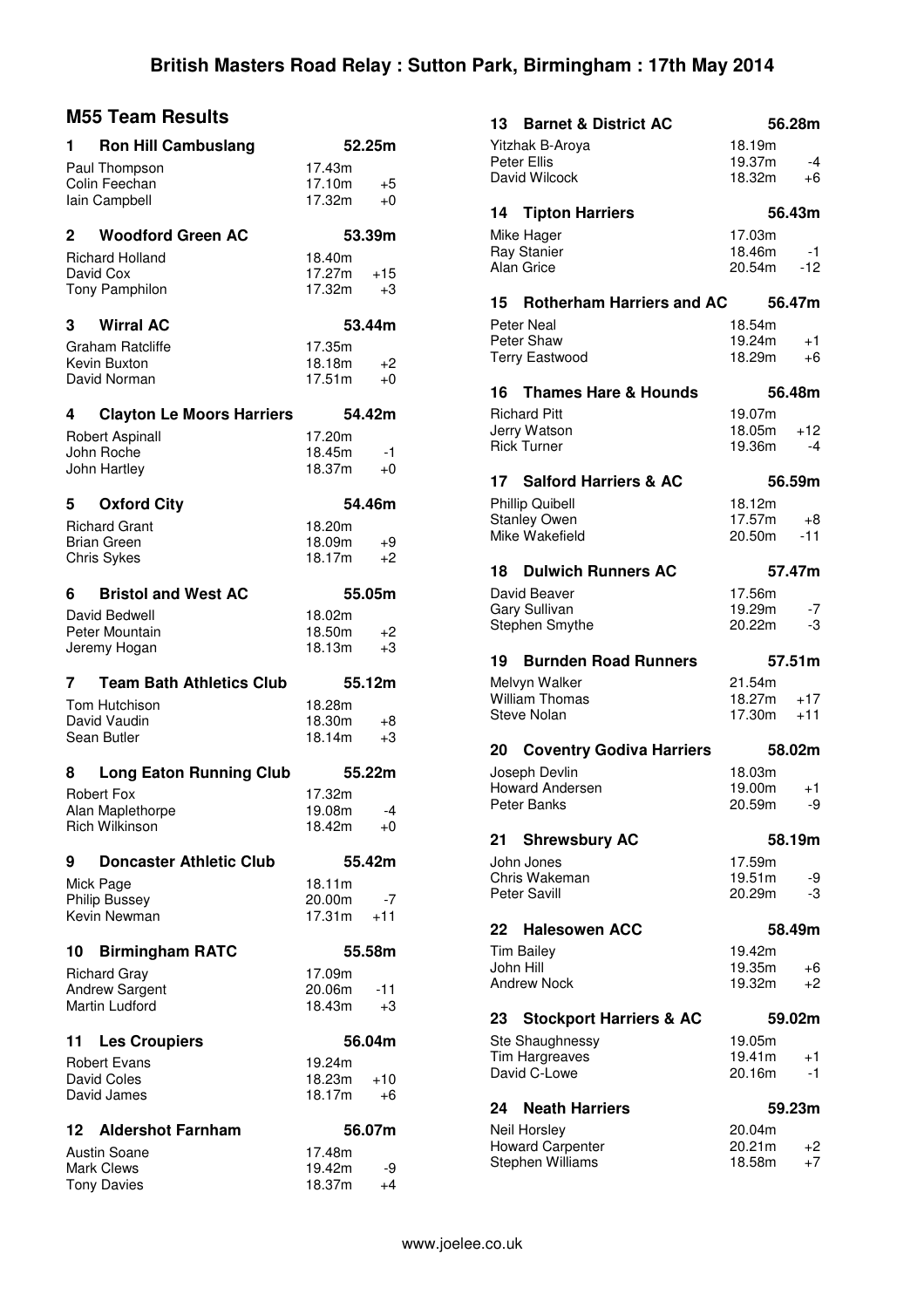# **British Masters Road Relay : Sutton Park, Birmingham : 17th May 2014**

| 25 Holmfirth Harriers AC                                        |                            | 59.34m         |
|-----------------------------------------------------------------|----------------------------|----------------|
| John Ewart<br><b>Kevin Yewlett</b><br>Steve Beardsell           | 18.33m<br>20.49m<br>20.12m | $-7$<br>$+1$   |
| <b>Thames Hare &amp; Hounds</b><br>26 -                         | 1h00.04m                   |                |
| Jon Salmon<br><b>Rhodri Davies</b><br><b>Paul Whitlock</b>      | 19.12m<br>19.41m<br>21.11m | +2<br>$-4$     |
| <b>Altrincham &amp; District AC</b><br>27 -                     | 1h00.08m                   |                |
| David Ainsworth<br>Mark Hunter<br><b>Mansel Pope</b>            | 18.26m<br>18.56m<br>22.46m | +3<br>$-14$    |
| <b>Vale Royal AC</b><br>28                                      | 1h01.15m                   |                |
| <b>Tony Archer</b><br>John Clarke<br><b>James Edwards</b>       | 20.29m<br>21.31m<br>19.15m | -1<br>$+5$     |
| <b>Tonbridge AC</b><br>29                                       | 1h01.27m                   |                |
| John Harley<br><b>Cain Bradley</b><br><b>Brian Buckwell</b>     | 19.41m<br>20.15m<br>21.31m | $+1$<br>-4     |
| <b>Clayton Le Moors Harriers</b><br>30                          | 1h03.23m                   |                |
| Peter Booth<br>David Naughton<br>Stephen White                  | 20.48m<br>18.30m<br>24.05m | $+12$<br>$-10$ |
| 31<br><b>Neath Harriers</b>                                     | 1h04.07m                   |                |
|                                                                 |                            |                |
| Robert Bamsey<br><b>Richard Bowen</b><br>Simon Partridge        | 21.13m<br>21.41m<br>21.13m | $+0$<br>$+3$   |
| 32<br><b>Middleton Harriers AC</b>                              | 1h07.11m                   |                |
| Alan Garvey<br><b>Steve Grenville</b><br>Craig Sutherland       | 21.20m<br>23.51m<br>22.00m | $-7$<br>+4     |
| <b>Salford Harriers &amp; AC</b><br>33                          | 1h07.44m                   |                |
| <b>Thomas Temple</b><br>Gary Thomason<br><b>Stew Darlington</b> | 22.03m<br>21.14m<br>24.27m | +8<br>-4       |
| 34<br><b>Tonbridge AC</b>                                       | 1h09.08m                   |                |
| James Maitland<br><b>Maurice Marchant</b><br>Frank Czarnowski   | 21.06m<br>23.42m<br>24.20m | -8<br>$+0$     |
| <b>Sparkhill Harriers</b><br>35                                 |                            |                |
| Tahir Akhtar<br><b>Anthony Edwards</b>                          | 19.32m<br>20.57m           | -4             |
| <b>Wolds Veteran RC</b><br>36                                   |                            |                |
| Peter Hudson                                                    | 25.42m                     |                |

| Simon Calrow | 18.00m |
|--------------|--------|
|              |        |

**M65 Team Results**

| <b>שטפטח ווו</b> סט ונע                      |                  |          |
|----------------------------------------------|------------------|----------|
| <b>Oxford City AC</b><br>1.                  |                  | 59.48m   |
| <b>Roy Treadwell</b>                         | 18.41m           |          |
| <b>Allan Matthews</b>                        | 21.11m           | -6       |
| John Exley                                   | 19.56m           | $+1$     |
|                                              |                  |          |
| <b>Elswick Harriers</b><br>2                 | 1h00.09m         |          |
| Mark McNally                                 | 19.14m           |          |
| <b>Graham Leslie</b>                         | 20.50m           | -3       |
| <b>Harry Matthews</b>                        | 20.05m           | $+0$     |
|                                              |                  |          |
| <b>Wilmslow Running Club</b><br>3            | 1h01.07m         |          |
| <b>Michael Fairs</b>                         | 19.52m           |          |
| <b>Tony Hulme</b>                            | 20.56m           | -2       |
| Andy Watts                                   | 20.19m           | +3       |
|                                              |                  |          |
| <b>Trentham RC</b><br>4                      | 1h02.04m         |          |
| Dennis Frain                                 | 20.08m           |          |
| <b>Stan Winterton</b>                        | 21.10m           | $+0$     |
| John Corbett                                 | 20.46m           | $+1$     |
|                                              |                  |          |
| <b>Barnet &amp; District AC</b><br>5.        | 1h02.28m         |          |
|                                              |                  |          |
| Nicholas Bingham                             | 21.07m           |          |
| John Owen<br><b>Desmond Michael</b>          | 21.09m           | +2       |
|                                              | 20.12m           | +3       |
| <b>Bingley Harriers &amp; AC</b><br>6.       | 1h03.46m         |          |
| Peter Ellerton                               |                  |          |
|                                              | 21.42m<br>20.49m | $+7$     |
| Bryan Parkinson<br>Les Haynes                | 21.15m           | +2       |
|                                              |                  |          |
|                                              |                  |          |
| <b>Salford Harriers &amp; AC</b><br>7        | 1h04.13m         |          |
|                                              |                  |          |
| <b>Tommy Daniels</b>                         | 22.28m           |          |
| Alan Norman                                  | 20.08m           | $+11$    |
| <b>Roland Bowness</b>                        | 21.37m           | $+1$     |
| <b>Vale Royal AC</b><br>8                    | 1h05.03m         |          |
|                                              |                  |          |
| Colin Rathbone                               | 21.56m           |          |
| <b>Beverley Taylor</b>                       | 21.27m           | +6       |
| Paul Spare                                   | 21.40m           | +3       |
| <b>Altrincham &amp; District AC</b><br>9     | 1h05.28m         |          |
|                                              |                  |          |
| Dave Telford                                 | 21.37m           |          |
| <b>Colin Davies</b><br>Jeff Norman           | 22.35m<br>21.16m | +0<br>+4 |
|                                              |                  |          |
| <b>South London Harriers</b><br>10           | 1h05.35m         |          |
|                                              |                  |          |
| John Quaintance                              | 19.57m<br>21.53m |          |
| <b>Paul Williams</b><br>Harvey Hughes        | 23.45m           | -3<br>-6 |
|                                              |                  |          |
| <b>Sunderland Harriers &amp; AC</b><br>11    | 1h06.31m         |          |
| Jim Wightman                                 | 21.53m           |          |
| <b>Will Bittlestone</b>                      | 22.49m           | $+1$     |
| David White                                  | 21.49m           | +3       |
|                                              |                  |          |
| <b>Oxford City AC</b><br>12.                 | 1h07.01m         |          |
| Richard Langton                              | 23.00m           |          |
| <b>David Parsons</b><br><b>Clive Rutland</b> | 21.05m<br>22.56m | +8<br>+0 |